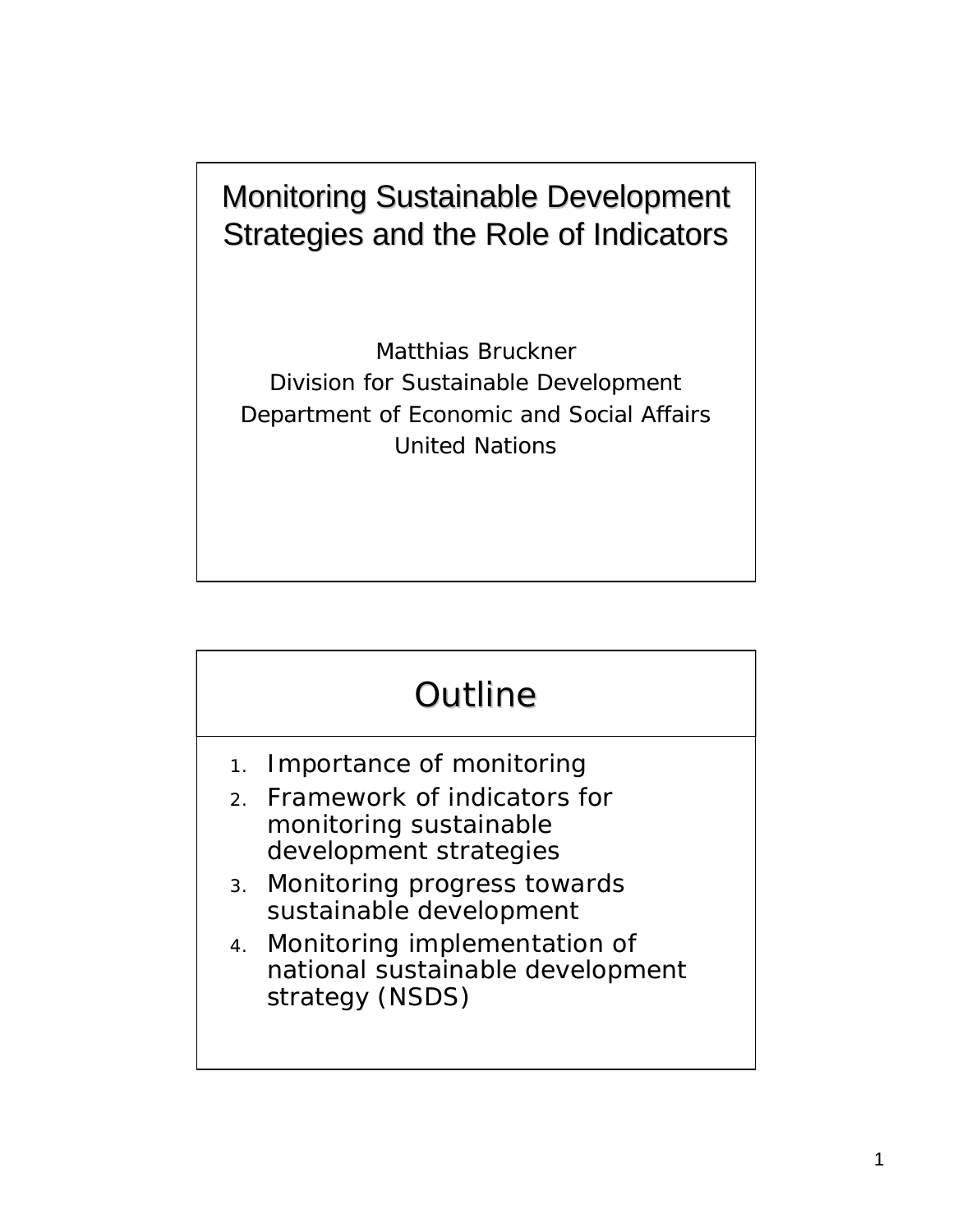

## Framework of indicators for monitoring NSDS

- $\triangle$  Two dimensions of monitoring
	- Monitoring progress towards sustainable development
	- Monitoring implementation of sustainable development strategy
- $\bullet$  The two dimensions are interrelated
- $\bullet$  Some indicators are useful for both purposes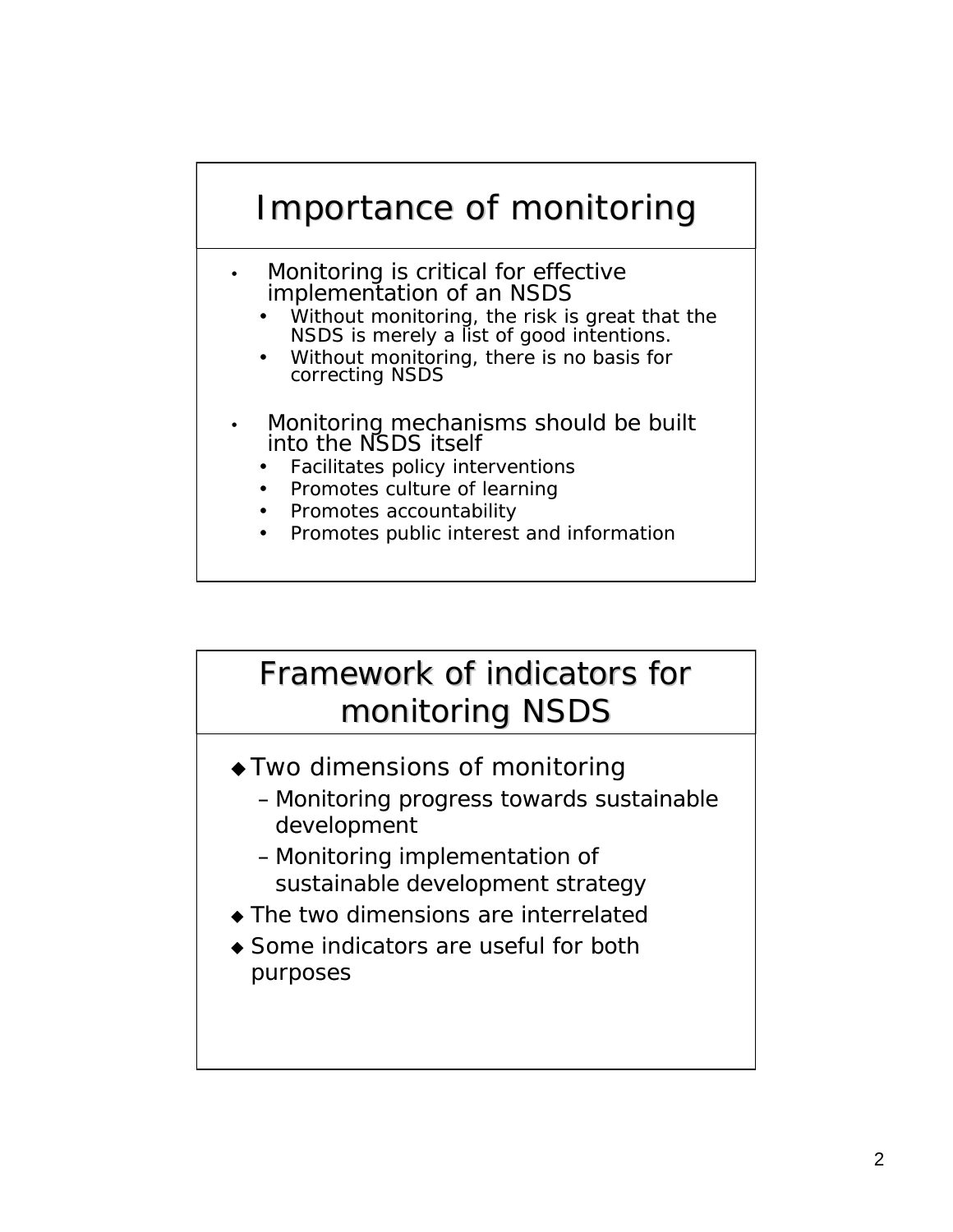## Framework of indicators for monitoring NSDS

- $\triangle$  Monitoring progress towards sustainable development
	- allows for status-quo assessments and to detect trends of sustainable development
	- assists prioritization in early stage of NSDS
	- tracks progress made by NSDS
	- assists review and adjustment of NSDS

## Framework of indicators for monitoring NSDS

- $\triangle$  Monitoring implementation of sustainable development strategy
	- Ensures accountability
	- Both actions contained in NSDS and effect of NSDS should be measured
		- $\triangle$  Are all of us doing what the NSDS calls for?
		- $\triangle$  Are we achieving the goals of our NSDS?
	- The two questions require different types of indicators.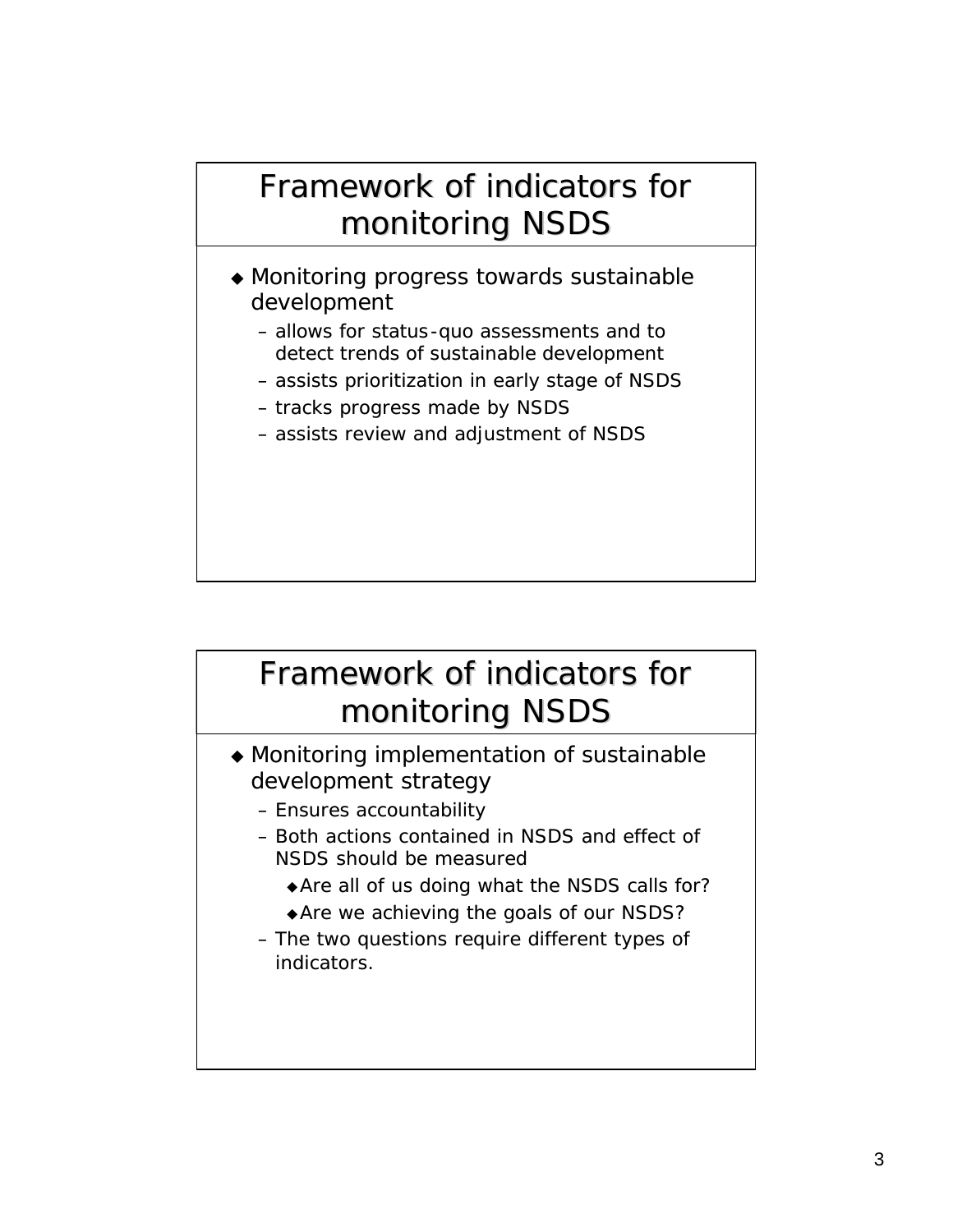## Framework of indicators for monitoring NSDS

- $\triangle$  Many countries have national sets of indicators of sustainable development
- $\triangle$  Most of them select and organize their indicators in a thematic framework
	- Chosen themes often correspond to thematic/sectoral areas from NSDS.
	- Such frameworks cover indicators on effects of NSDS.
	- They can be extended to include indicators on actions contained in NSDS.
	- Inter-thematic linkages should not be ignored.

## Framework of indicators for monitoring NSDS

- $\triangle$  Hypothetical example:
- $\bullet$  Literacy rates are low, due to low attendance of primary schools. The lack of schools outside urban areas is a main problem.
- $\triangle$  NSDS calls for new schools, and includes specific timetables and targets
- $\bullet$  Few people have university degree. Stakeholders agreed that this is not a priority area for the NSDS, but could become a major issue in the future.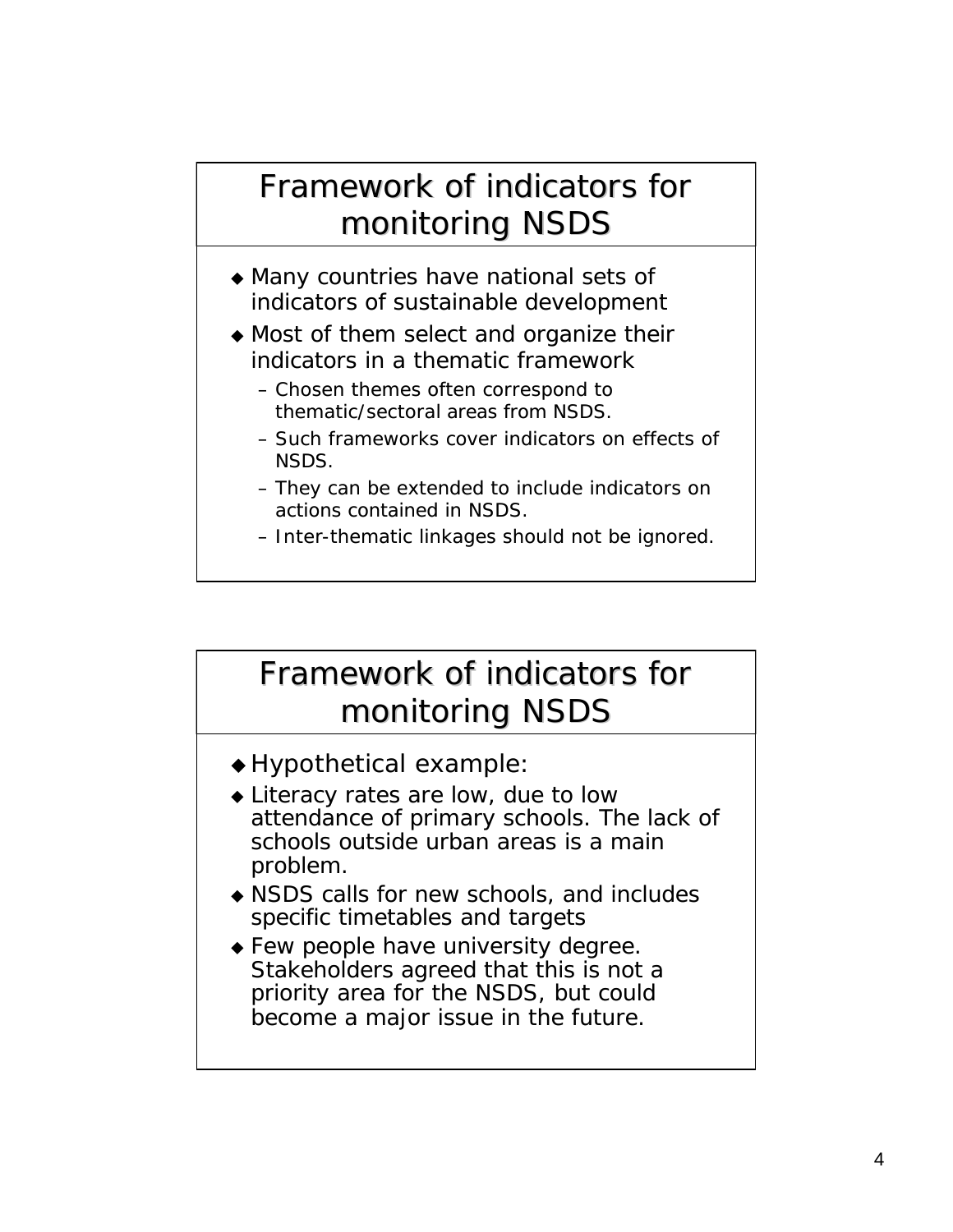

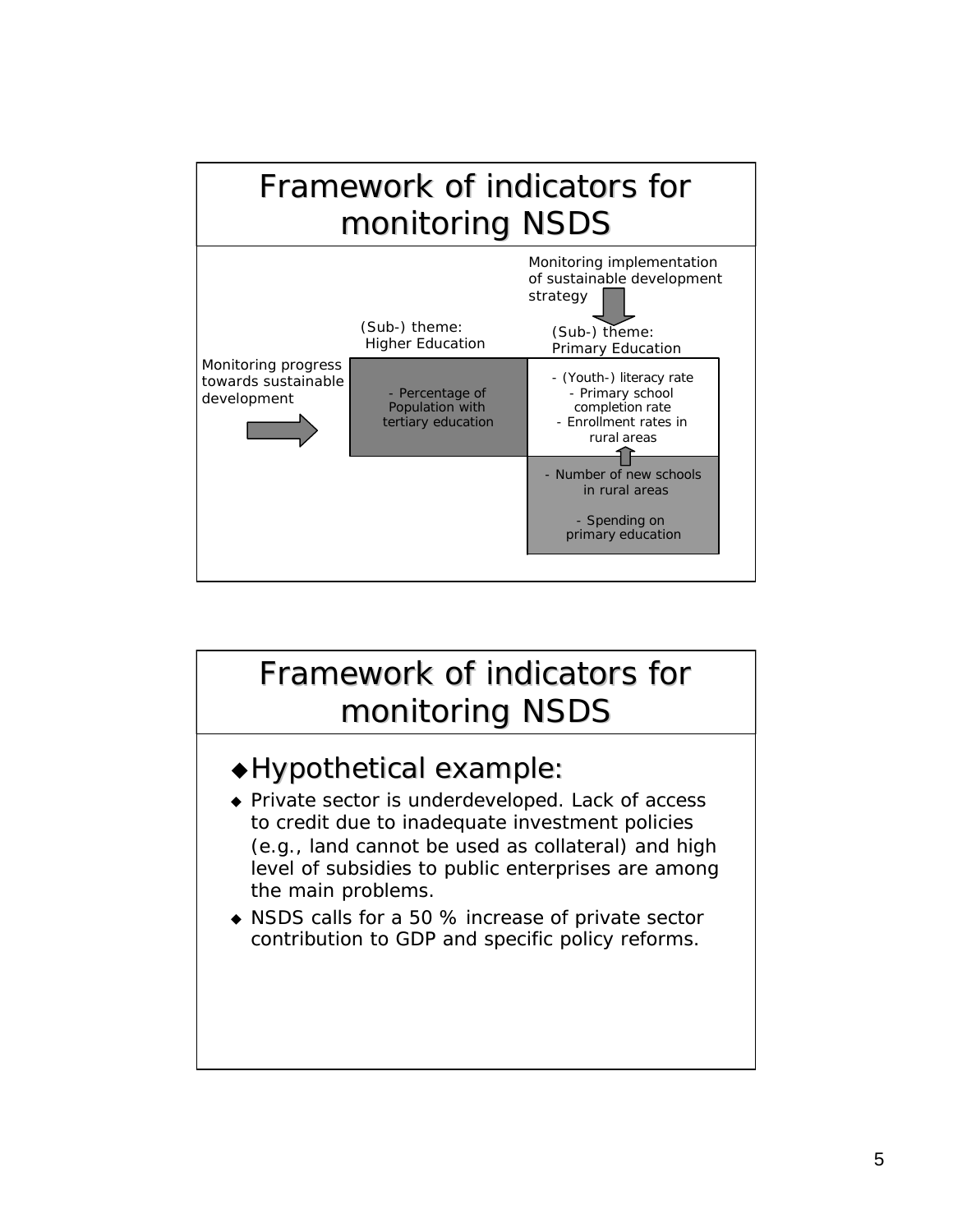

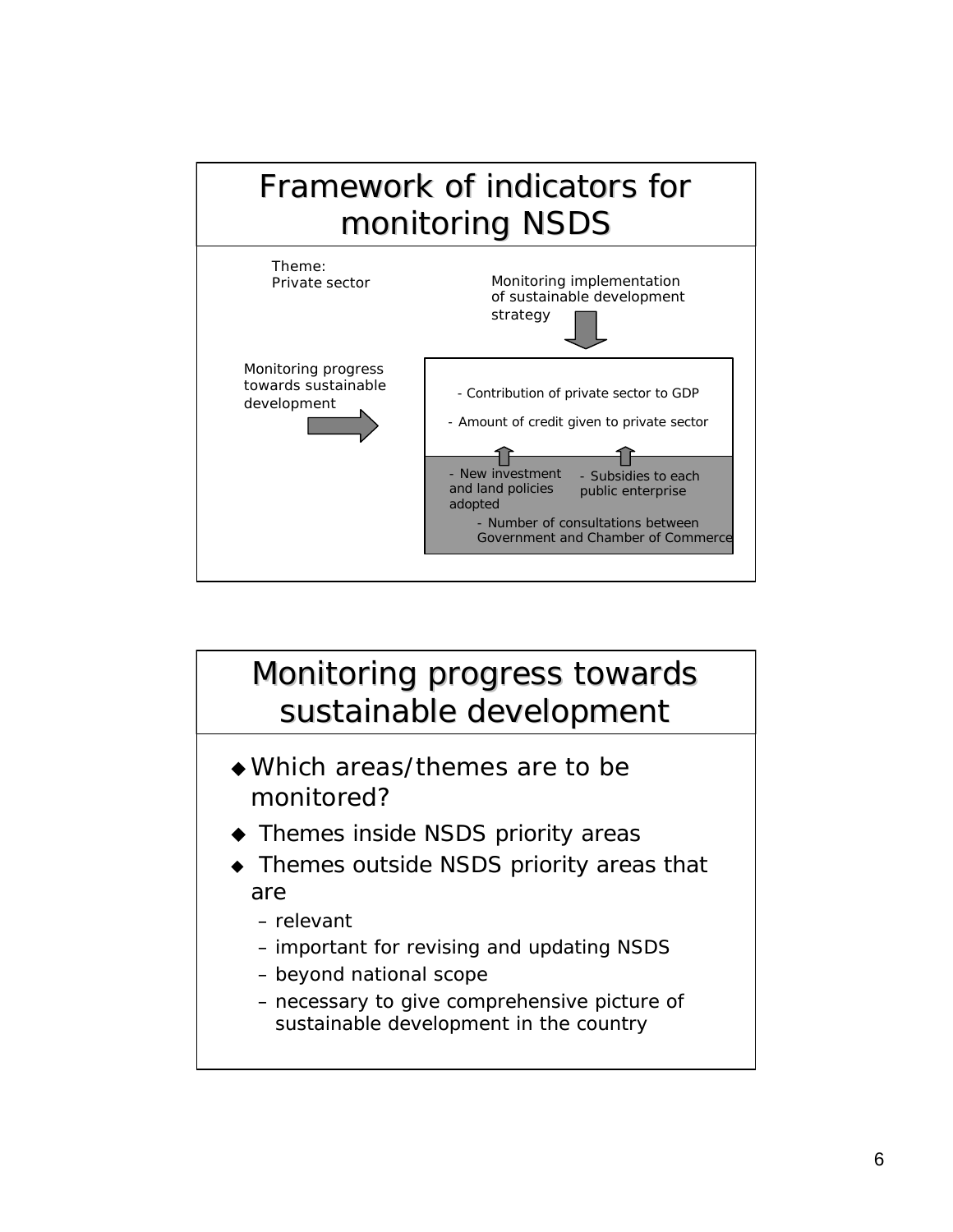#### Monitoring progress towards sustainable development

- $\triangle$  General criteria for indicators
	- Specific
	- Measurable
	- Dependent on cost-effective data
	- Reliable and sufficiently precise
	- Unambiguous
	- Clear and understandable
	- Selected through participatory process
	- Responsive to policy changes (for themes covered by NSDS)
	- Timely available
	- Open to disaggregation (by sex, geography, etc.) if necessary

### Monitoring progress towards sustainable development

- $\bullet$  Common types of data needed for indicators
	- National accounts
	- Surveys and censuses
	- Administrative records
	- Estimations based on agreed standards
- ◆ Common sources of data and indicators
	- Statistical offices
	- Other ministries and governmental agencies
	- Reports to intergovernmental bodies
	- Regional and international organizations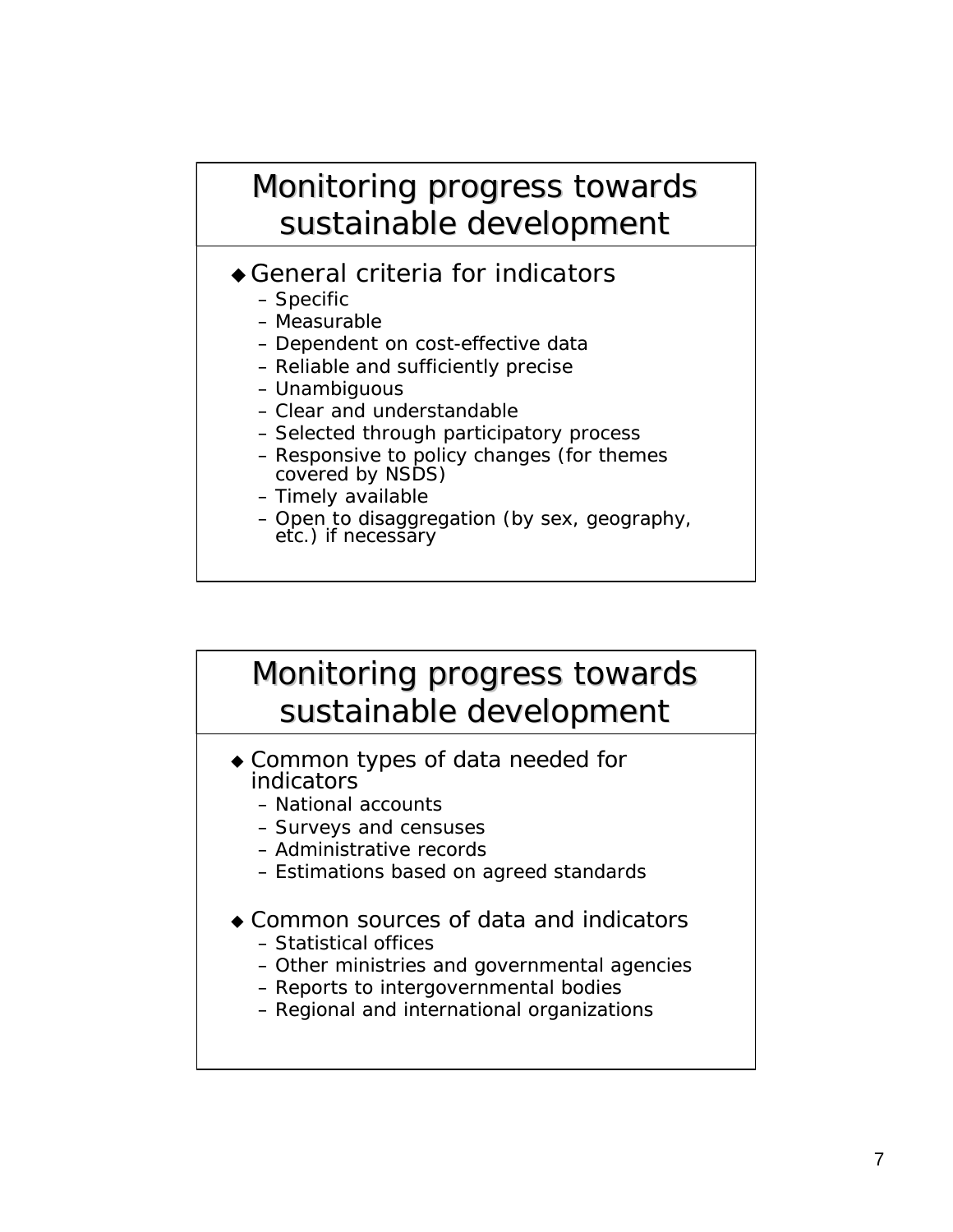#### Monitoring progress towards sustainable development

- $\triangleleft$  Useful points of departure for national indicators:
	- Global indicator sets
		- <sup>u</sup>Examples: CSD Indicators of Sustainable Development (CSD-ISD) and MDG indicators.
	- Indicator sets used by other countries
	- National and regional indicator sets designed for other purposes (e.g., statistical yearbooks)
	- All these indicator sets require 'tailoring' in order to be nationally relevant.

## Monitoring implementation of **NSDS**

- $\bullet$  Indicators used for monitoring effects of NSDS can also be used to monitor sustainable development progress
- Indicators measuring actions often follow directly from strategy or associated action plan
	- Beneficial interaction between indicator selection and strategy development
	- High specificity of the strategy simplifies indicator selection.
	- Indicator selection strengthens focus of strategy.
	- Integrated approach important.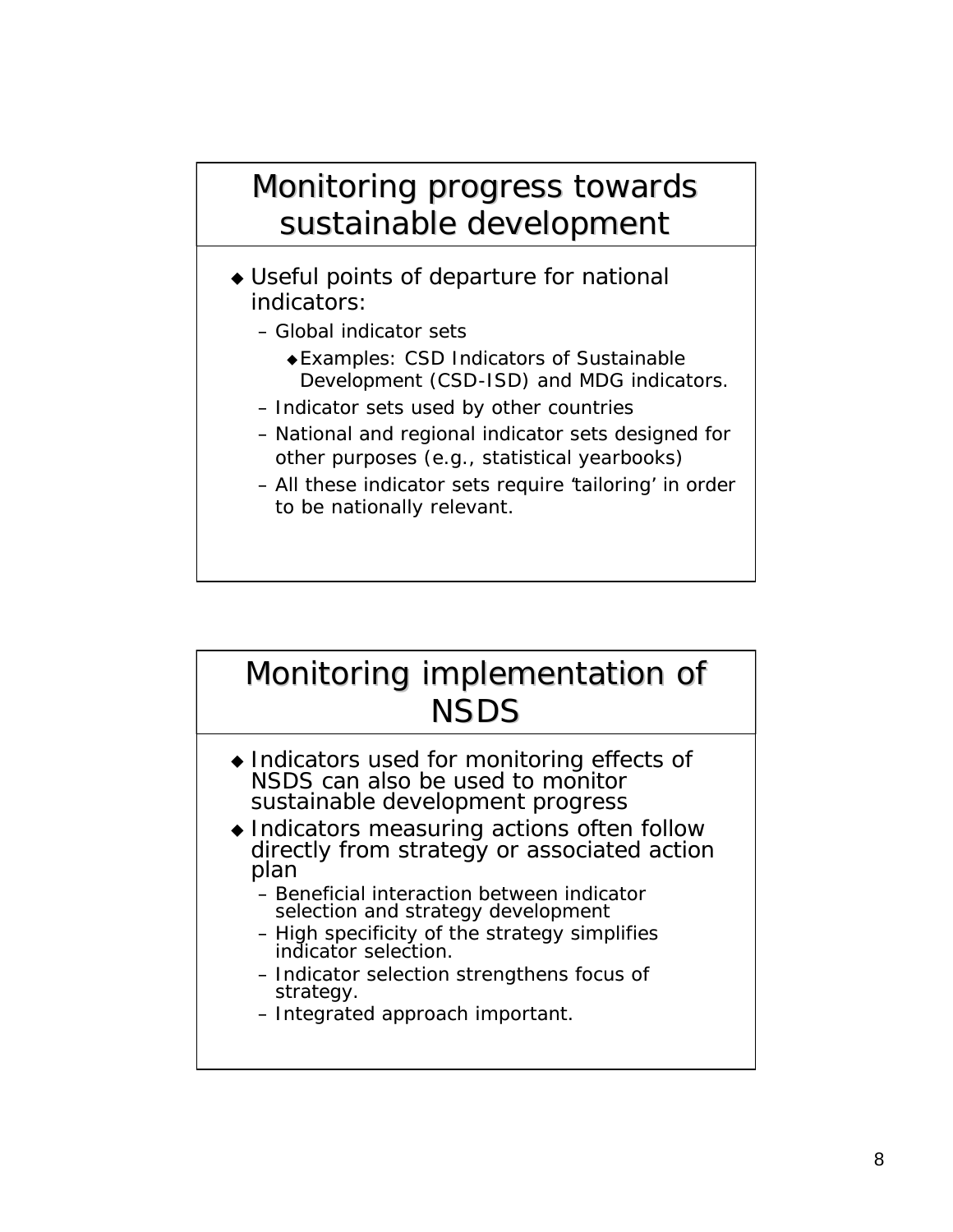## Monitoring implementation of NSDS

- $\triangleleft$  Indicators used for monitoring implementation should follow a logical chain
	- *Inputs* into the activities contained in the strategy are transformed to *outputs*, which generate *outcomes* of the strategy actions that will have an *impact* on sustainable development in the country.

## Monitoring implementation of **NSDS**

- $\triangle$  Evaluation
	- –Evaluations are undertaken periodically.
	- –Process evaluation to assess whether activities are implemented effectively.
	- –Impact evaluation to assess whether strategy effectively reaches its goals.
	- –Important for strategy revisions.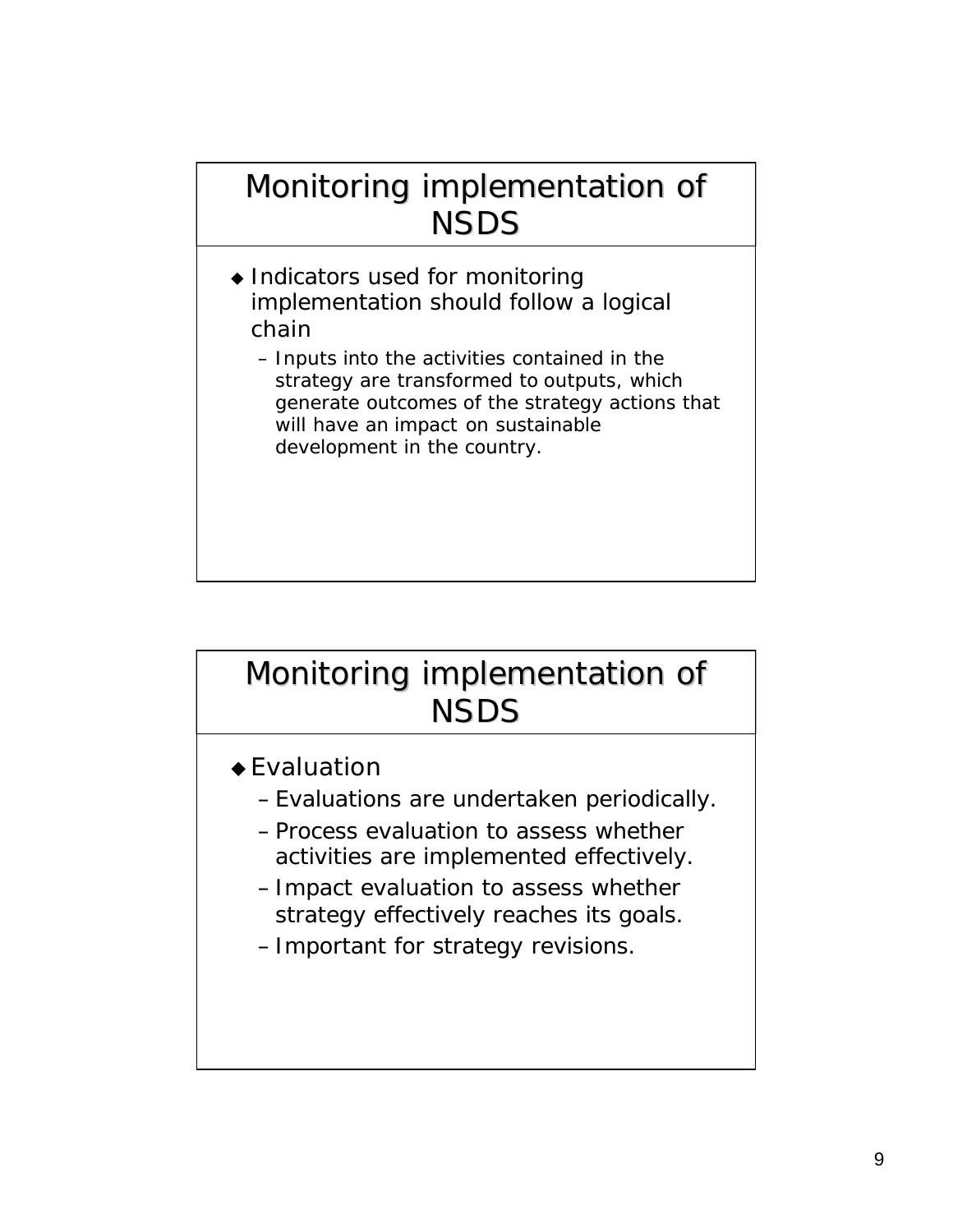# **Thank You**

Contact: Matthias Bruckner Division for Sustainable Development Department of Economic and Social Affairs United Nations

> email: brucknerm@un.org http://www.un.org/esa/sustdev/index.html

## Annex: CSD indicators of sustainable development

- $\triangle$  Mandates
	- Chapter 40 of Agenda 21
	- UN Commission on Sustainable Development (1995 work programme) and subsequent sessions
	- World Summit on Sustainable Development (2002)
	- CSD-11 (2003): New multi-year programme of work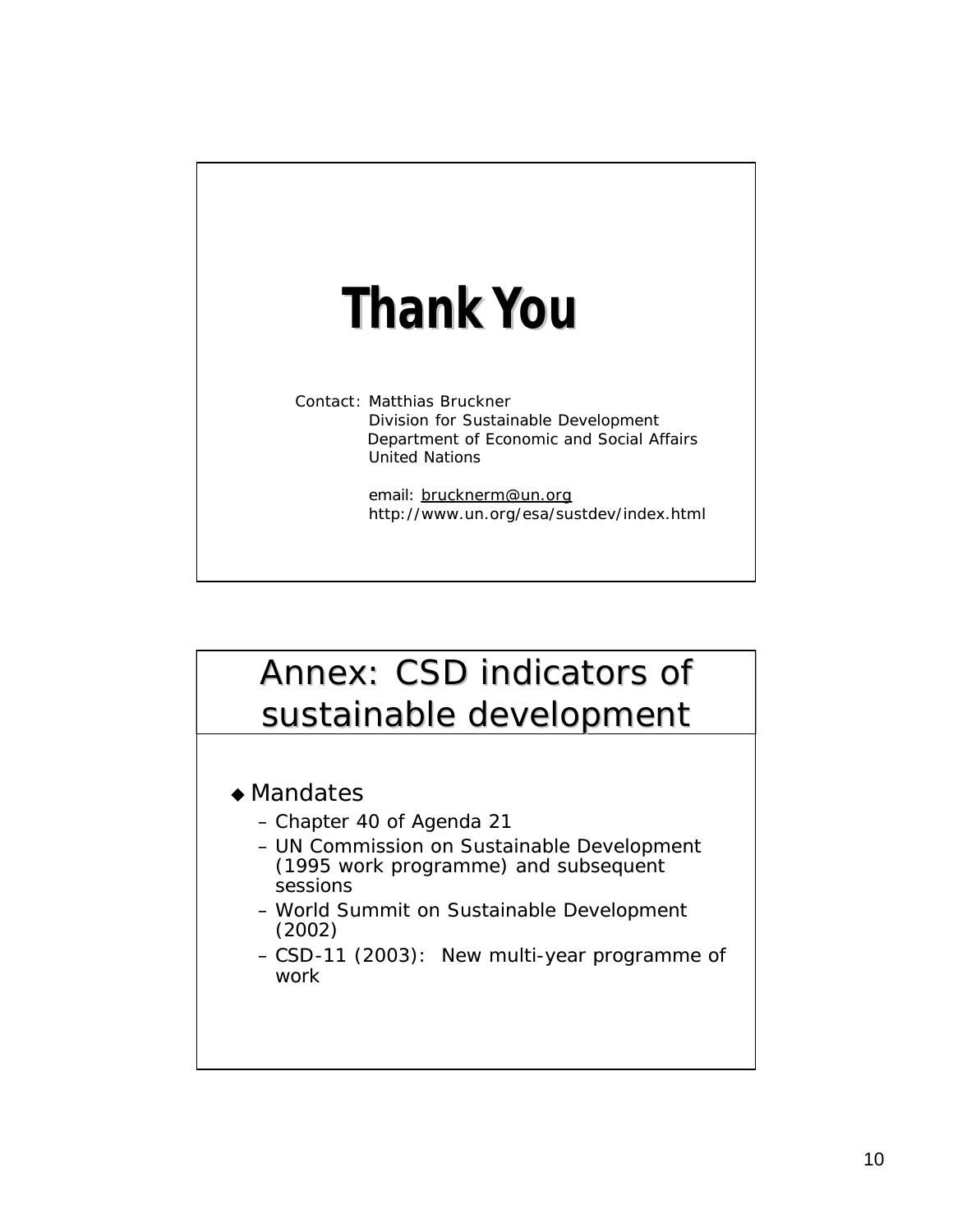## Annex: CSD indicators of sustainable development

- ◆ History of CSD-ISD: Implementation of work programme in 3 phases
- $\bullet$  Phase 1 (1994-1996)
	- Consensus-building meetings among major stakeholders
	- Selection and development of methodology sheets of 134 indicators, embedded in DSR framework
- ▶ Phase 2 (1996-1999)
	- Pilot testing in 22 countries and capacity building activities
- Phase 3  $(1999-2001)$ 
	- Evaluation and revision of CSD-ISD
	- ISD consists of 58 indicators, embedded in thematic/sub-thematic framework
	- Publication of 'Blue book' (2<sup>nd</sup> edition)

## Annex: CSD indicators of sustainable development

- Current status of CSD-ISD
	- Review process until end of 2006
	- Reflecting new knowledge and experiences with sustainable development indicators and trend of measuring development progress (such as MDGs)
	- In December 2005, an EGM agreed on preliminary revised set
		- $\triangle$  58 core indicators, 33 additional indicators and 12 indicators for future work
		- $\bullet$  Thematic/sub-thematic framework maintained with modifications